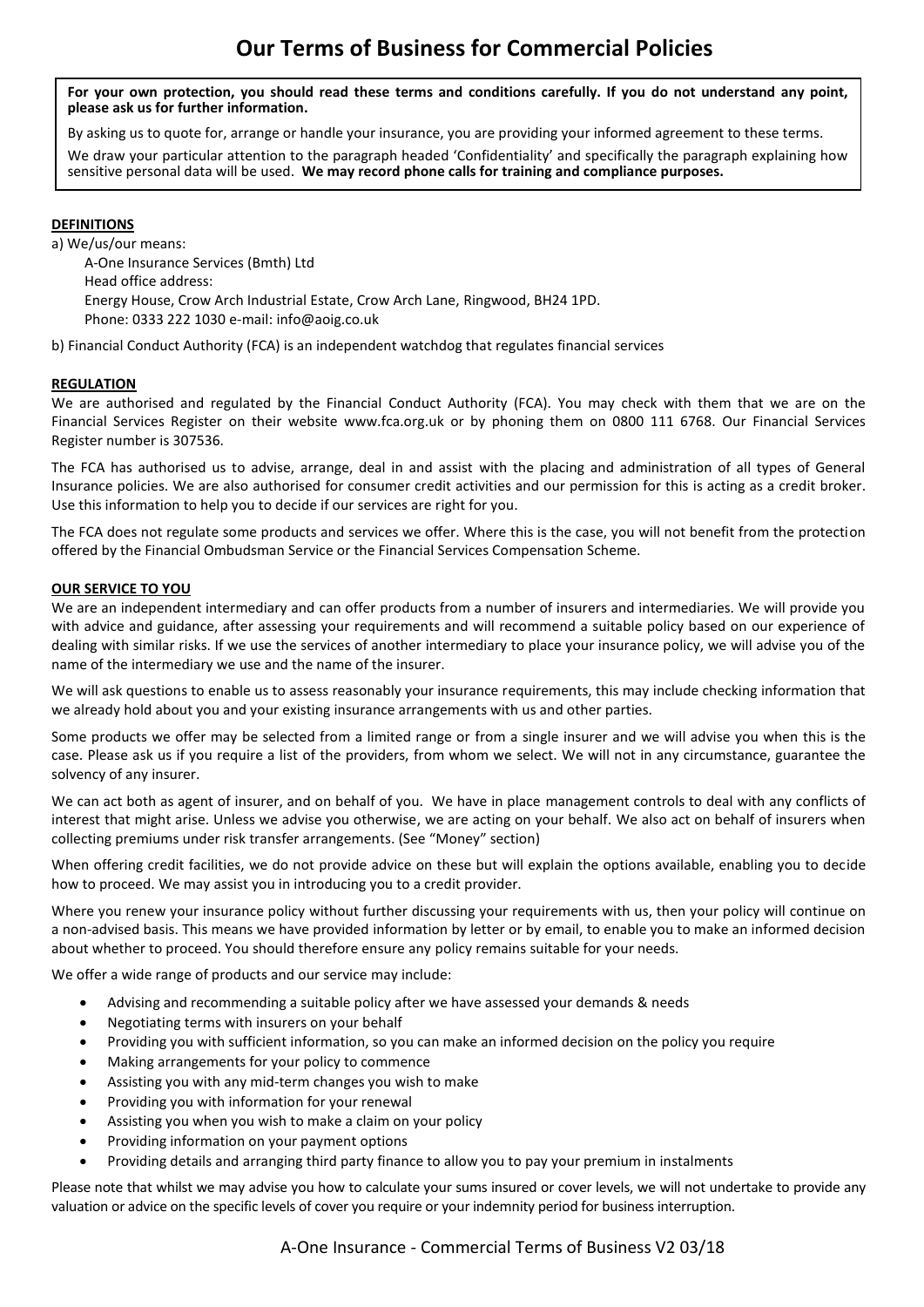### **CHARGES & TERMS**

Details of our standard fees and charges are set out fully below. In addition, we may charge a fee for arranging or renewing your policy and we will advise you of this amount before arranging your cover. Any fee amount will also be set out separately in the letter or email detailing the costs of your cover.

### **MONEY**

Our financial arrangements with most insurance providers are on a 'risk transfer' basis. This means that we act as agents of the insurer in collecting premiums and handling refunds due to clients and once you have paid us, your money is deemed held by your insurance provider. Where risk transfer not apply, we will hold your money in a statutory trust bank account set up in accordance with FCA rules to protect your money in the event that we become insolvent. We will retain any interest earned on funds held in this account.

In arranging your insurance, we may place your policy with other FCA regulated intermediaries, and consequently we may pass your premium to those intermediaries for payment to insurers. These firms are also required to hold client money in a separate trust account.

If you are due a refund, following cancellation or an adjustment to your policy, we will provide this after we have received payment from your insurance provider.

### **CONFIDENTIALITY**

As data controller, we will process your data in accordance with data protection regulations, including any personal information we obtain in the course of providing our services to you and which may include sensitive personal information such as convictions or medical conditions.

We may also pass such information to other firms within our group for the purposes of policy or claim administration.

In dealing with your insurances and where applicable arranging premium finance or for debt recovery, it may be necessary for us to pass such information to insurers and other relevant product or service advisors. In providing such information, you consent for us to process it for these activities.

We and other firms involved in arranging your insurance may use public and personal data from a variety of sources including credit reference agencies and other organisations. This information is used to help tailor a price, your payment options and to prevent fraud. Any credit reference search will appear on your credit report, whether or not your application proceeds.

We may use information we hold about you to provide information about other products or services that we feel may be appropriate to you, however if you do not wish us to do so, please advise us. In addition, we may use information for marketing similar products or services by us and carefully selected companies. Contact may include SMS text, post, telephone or e-mail. If you do not want us to use your information in this way, please let us know.

## **WHAT TO DO IF YOU HAVE A COMPLAINT**

It is always our intention to provide a first class service, however if at any time you are dissatisfied with the service we provide you should in the first instance contact us and we will try to resolve matters. If we are unable to do so, please address any complaint to the compliance team at the above address. Alternatively, you may wish to email: complaints@aoig.co.uk. Please provide details of your complaint together with details of the policy the complaint relates to and the policyholders name and address. If your complaint cannot be resolved promptly, we will send you details of our complaints procedure. If you cannot settle your complaint with us, you may be entitled to refer it to the Financial Ombudsman Service (FOS). The FOS is only available to individuals and small firms.

#### **FINANCIAL SERVICES COMPENSATION SCHEME (FSCS)**

We are covered by the FSCS. You may be entitled to compensation from the FSCS if we cannot meet our obligations. This depends on the type of business and the circumstances of the claim. Compulsory insurance is included for 100% of the claim. For other types of insurance and for advising and arranging, cover is for 90% of the claim without any upper limit. FSCS protection only applies to individuals and small firms. Further information about the compensation scheme is available from the FSCS.

#### **OUR LIABILITY WHEN ACTING FOR YOU**

Our liability under or in connection with this deed whether in contract or in tort, in negligence, for breach of statutory duty or otherwise in respect of any claim or series of claims shall not exceed the amount, if any, recovered by us by way of indemnity against the claim or claims in question under professional indemnity insurance taken out by us and in force at the time that the claims or (if earlier) circumstances are reported to the insurers in question.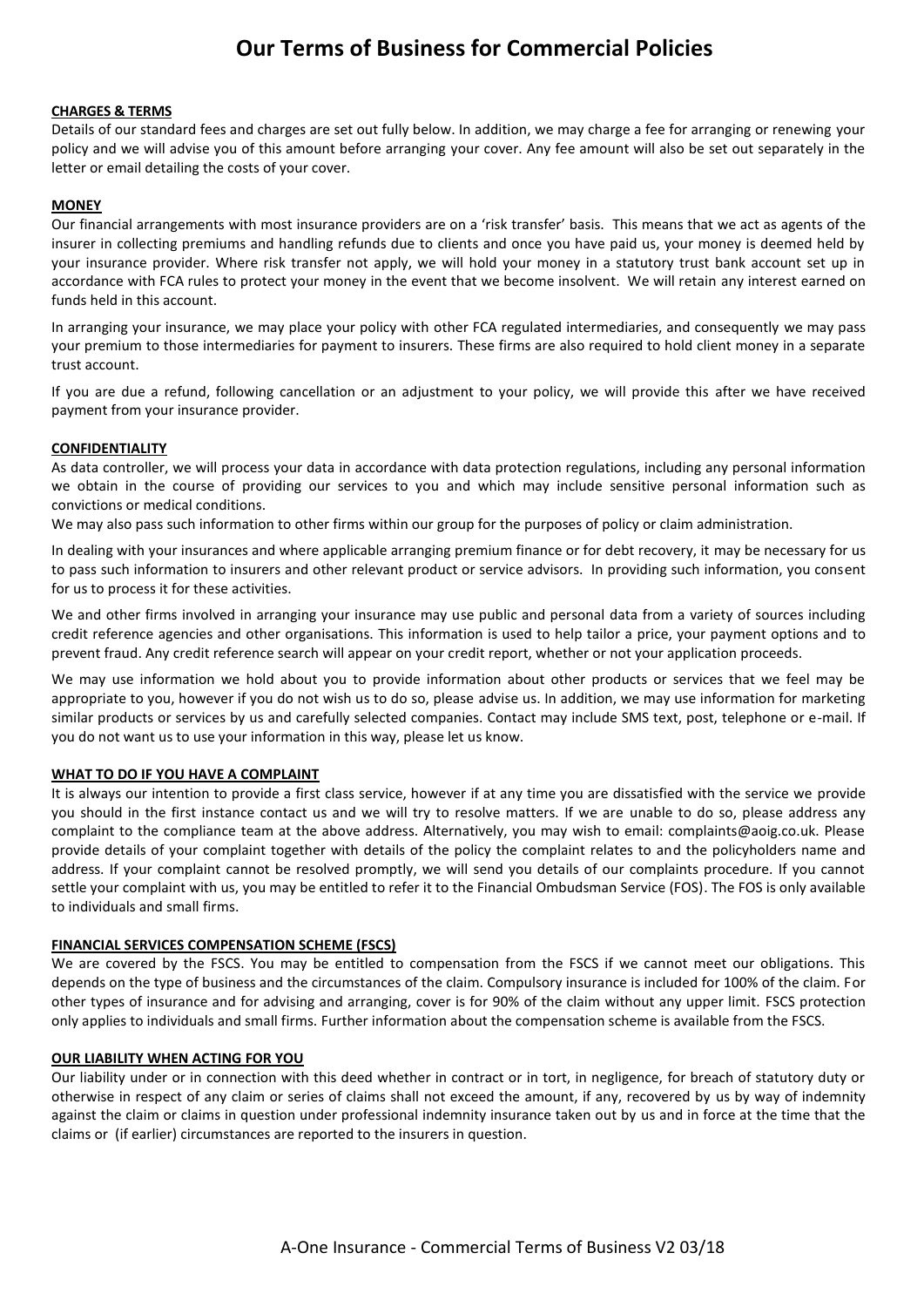#### **YOUR RESPONSIBILITIES**

It is important you provide sufficient information about you and the insurance cover required, so your insurance provider can fully understand the risk to be insured. This should be given after conducting a reasonable search of the information available. which you or the senior management of your firm knows or ought to know about the business, the activities undertaken and the reasons for seeking insurance for the particular risks, including all relevant \*material facts.

*\*Material facts are matters or information which may influence your insurer as to the acceptability or otherwise, or the price or terms of your new policy, renewal or amendment to your insurance. Examples could include losses or incidents (even if these did not result in a claim) claims, convictions, licence suspensions or car modifications. It could also include criminal convictions, previous bankruptcies or liquidations, property subsidence or anything, which might increase the risk of a loss.* 

**If you do not disclose relevant material information, your policy may be cancelled or all or part of your claim may not be paid.**

When providing information or completing a proposal form or otherwise confirming any information to us or to your insurer, you should take care to ensure that the details provided are complete and accurate and advise us immediately of any discrepancies.

Your duty to provide material information is not only confined to answering the specific questions in any form, or those asked by us and so material circumstances should always be disclosed, regardless of whether or not you have been asked.

## **AWARENESS OF POLICY TERMS**

Please read all your policy documentation carefully to ensure you are aware of the cover, limits and other terms that apply.

Please ensure you pay particular attention to any warranties and conditions applicable to your policy as your failure to comply with these may mean all or part of your claim may not be paid.

We recommend that you keep copies of any documentation sent to or received from us for your own protection. Please consult us if you are in any doubt.

### **CONFLICTS OF INTEREST**

Should we; or one of our associated firms, clients or product providers identify a potential or actual conflict of interest we will advise you and obtain your consent to continue with your policy, claim or other service. We will advise you how we intend dealing with the conflict.

On occasions, we may be required to cease to act for you.

#### **QUOTATIONS**

Unless notified, any quotation given will remain valid for a period of thirty days from the quotation date.

#### **PREMIUM PAYMENT**

We require prompt payment in full, in accordance with the invoice provided to you. Payment can be made to us by cheque, cash, BACS, CHAPS or the following credit or debit cards; MasterCard, Visa or Maestro.

You may also be able to spread your payments through either an instalment facility, offered by your own insurance company, or a separate premium finance scheme arranged by us. We will give you full information about your payment options when we discuss your insurance in detail. You must pay premiums and fees the stated agreed terms. Our Credit Control team will pursue amounts outstanding if you have exceeded your invoice terms; which may incur additional costs for you.

#### **PAYMENT FOR OUR SERVICES**

We normally receive commission from insurers, product providers and where applicable premium finance providers. We will also charge you for arranging and handling your insurances as stated below.

We do not charge any fees for introducing you to a credit provider, however the credit provider themselves will charge interest and additional fees for the credit arrangement.

Before your insurance arrangements are finalised, you will receive a quotation, confirming the total price and which will identify any fees, taxes and charges separately from the premium. If this is not possible, we will provide the information orally and then in writing shortly after.

#### **CANCELLING YOUR POLICY**

You should make any request for the cancellation of any policy in writing and you must return any relevant certificate of insurance to us or to the insurer concerned. We will charge a cancellation fee as stated below, and will deduct this from any refund due, or add this to any debt outstanding on your policy or on any other policies of yours we may hold.

Our fees will also apply if your policy is cancelled due to an outstanding payment, finance default or where any required items remain outstanding beyond insurers stated requirements. We will give you at least 7 days' notice of cancellation in these circumstances.

On cancellation of your policy for any reason, we will retain all fees & our commission.

A-One Insurance - Commercial Terms of Business V2 03/18